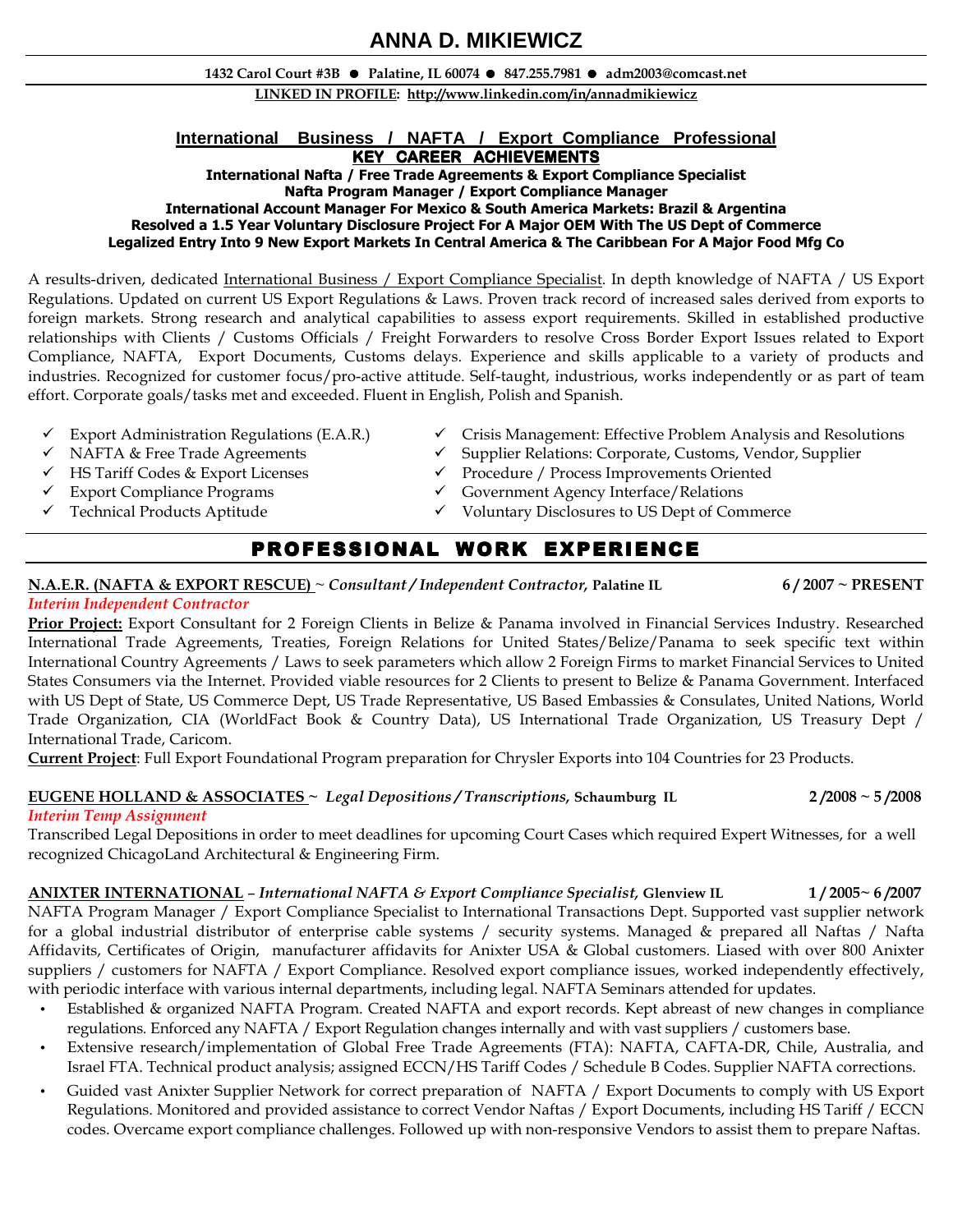• Helped coworkers obtain export data needed from unresponsive Suppliers. Managed internal/external data submissions. Overcame product export barriers to export products via cross border in a quicker, more efficient manner.

### Anna D. Mikiewicz, Page Two

# BARILLA AMERICA / CORPORATE ~ International Exports Legalizations, Bannockburn IL 11 /2004 - 1 /2005

Interim Temp Assignment Established for Barilla Legal Export Authority and a new International presence in 9 Countries via International Legalization Process. Performed research & worked via direct contact with US and Washington DC Embassies, Consulates, Depts of Agriculture. Legal Licenses & Certificates of Free Sale. CENTRAL AMERICA COUNTRIES: Panama, Guatemala, Costa Rica, Honduras, El Salvador, Dominican Republic, Trinidad, Philippines, and Nicaragua. Periodic interface with Barilla Legal Counsel.

### JST SALES AMERICA INC. – International Exports Account Manager, Waukegan IL 3 /2000- 10 /2004

JST USA liaison for South America/Brazil/Argentina/Mexico Exports. Job performance directly contributed to 50% market growth. Effectively executed Inside Sales and Export Tasks for incoming Global Market Sales. Daily preparation of Export and International Banking documents. Implemented Client Contracts / JST Export Manuals.

- Collaborated daily with Brazilian Staff and South American clients. Established streamlined processes to organize /monitor/ execute exports, freight, price quotes, expedites, price lists, sample requests, forecasts, and shipment consolidation charts.
- Interfaced externally with Clients, Freight Forwarders, Customs Brokers from multiple firms and internally with JST Operations to manage International Business. Registered parts, expedited emergency air freights to meet client product demands, issued purchase orders to global affiliates, problem trouble-shooting and effective resolutions.
- Implemented ISO 9001 Quality Control Certification Compliance Requirements~improved efficiency of daily tasks and improved goals met. Created Brazil Master Manual as Desk Reference to adhere to QC 9001 regulations. Adopted by JST Management to use as example for coworkers usage.
- Selected as a JST Corrective Action Team Member for The Quality Control Division. Evaluated problematic obstacles encountered. Implemented focused, pro-active processes / solutions which improved daily department functions and goals.
- Obtained Motorola Motiss Certification. Setup, executed, trained JST Employees for Motorola Motiss Training Program.

# CLAIRE'S BOUTIQUES INC / CORPORATE ~ International Exports Compliance, Hoffmann Estates IL 2/2000 - 3/2000 Interim Temp Assignment

Worked with Claire's Product Exports to 7 Countries: Japan, Canada, UK, Austria, Switzerland, France, Puerto Rico, & Virgin Islands. Acquired increased diversified International Business experience working with Int'l Exports, Export Documents & Global Marketing. Hazardous Material Shipments.

# MITSUBISHI MACHINE TOOLS USA, INC. - Export Compliance Manager, Itasca IL 8/1997- 5/ 1999- 5/ 1999

Newly established MMT Export Compliance Department. Enforced correct US Export Administration Regulations (EAR), BIS, Department of Commerce, CBP Rules / Regulations for machine tools/parts. Saved MMT in excess of \$250,000 in potential penalty charges from The US Department of Commerce for historic export violations, prior to my Employment with MMT.

- Expertly completed 1.5 year Voluntary Disclosure Project to US Dept of Commerce with MMT Attorneys/Washington, DC to reconcile past 7 year MMT Export History. Interfaced with Government Agencies, MMT Management, MMT Executives.
- Introduced NAFTA research/export strategy to MMT Executives for Mexico Market, including Export and Customs Laws.
- Technical Product analysis for Export Licenses, ECCN / HS Tariff Codes for entire MMT product line. Applied, successfully obtained Export Licenses. Facilitated, corrected, and improved MMT International Exports with added speed/efficiency.
- Implemented Domestic and International Marketing Programs in partnership with external Distributors and internal Corporate Staff to achieve sales and profit objectives to meet projected goals.
- Resolved Technical, Pricing, Sales and Product Availability issues via applied analytical and problem solving skills in cooperation with Executives, Managers, Regional Sales Managers, and Sales Engineers.

# **EDUCATION**

Bachelor of Science, Marketing / Elmhurst College, Elmhurst, IL

# **COMPUTER SKILLS**

Microsoft Office \* Internet \* Oracle\* Apple Macintosh \* BPCS \* JP Morgan Chase Vastera TradeSphere \* International Export Websites \* Customized Corporate Computer Programs \* WordStar \* PFS Write \* ACT \* Alpha-4 \* PushButton Works\*AES Direct

# **INTERNATIONAL TRADE SEMINARS**

US Dept Of Commerce Export Controls / Washington, D.C. / Chicago \* Nafta / Chicago, IL \* MicroSoft Access / Rosemont, IL **PROFESSIONAL AFFILIATIONS / MEMBERSHIPS** 

Marquis Who's Who Of American Women \* Who's Who In the World \* Who's Who Of Emerging Leaders \* American Biographical Institute (ABI) \* Sterling International Who's Who List \* Society of Industry Leaders \* Board of Directors Member,